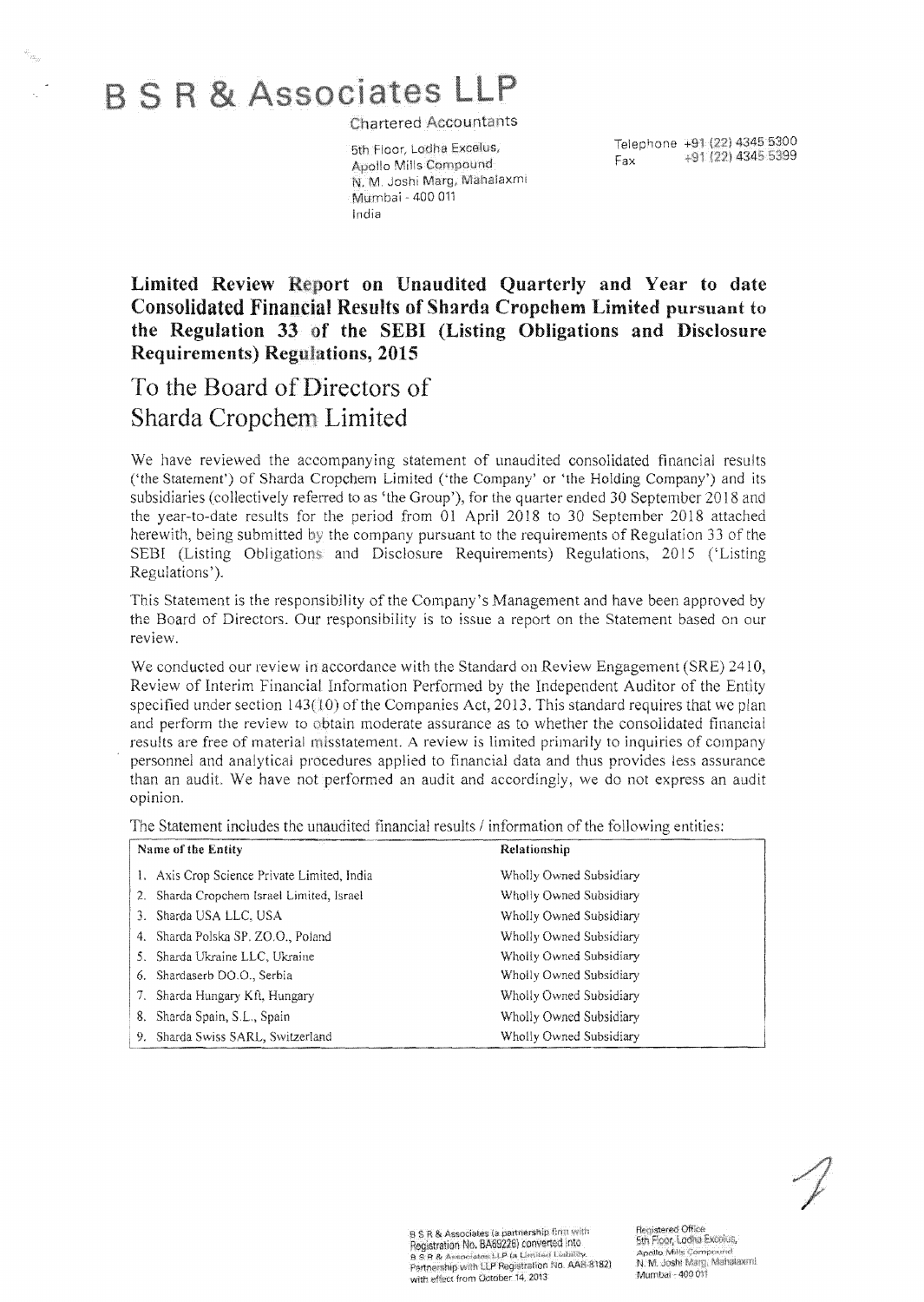# Limited Review Report *(Continued)*  Sharda Cropchem Limited

| Name of the Entity                                                                    | Relationship            |
|---------------------------------------------------------------------------------------|-------------------------|
| 10. Sharda Balkan Agrochemicals Limited, Greece                                       | Wholly Owned Subsidiary |
| 11. Sharda Hellas Agrochemicals Limited, Greece                                       | Wholly Owned Subsidiary |
| 12. Sharda Cropchem Espana S.L., Spain                                                | Wholly Owned Subsidiary |
| 13. Sharda Poland SP. ZO.O., Poland                                                   | Wholly Owned Subsidiary |
| 14. Sharda Taiwan Limited, Taiwan                                                     | Wholly Owned Subsidiary |
| 15. Sharda Agrochem Dooel Skopje, Macedonia                                           | Wholly Owned Subsidiary |
| 16. Nihon Agro Service Kabushiki Kaisha, Japan                                        | Wholly Owned Subsidiary |
| 17. Shardacan Limited, Canada-                                                        | Wholly Owned Subsidiary |
| 18. Sharda Do Brasil Comercio DE Produtos Químicos E --<br>Agroquimicos LTDA, Brazil  | Subsidiary              |
| 19. Sharda Dominicana, S.R.L., Domnican Republic                                      | Subsidiary              |
| 20. Sharda EL Salvador S.A. DE CV, El Salvador                                        | Subsidiary              |
| 21. Sharda Costa Rica SA, Costa Rica                                                  | Subsidiary              |
| 22. Sharda De Guatemala S.A., Guatemala                                               | Subsidiary              |
| 23. Sharda Italia SRL, Italy                                                          | Subsidiary              |
| 24. Sharda Cropchem Tunisia SARL, Tunisia                                             | Subsidiary              |
| 25.<br>Sharda Peru SAC, Peru                                                          | Subsidiary              |
| 26. Sharda Del Ecuador CIA. LTDA, Ecuador                                             | Subsidiary              |
| 27. Sharzam Limited, Zambia                                                           | Subsidiary              |
| 28. Sharda Private (Thailand) Limited, Thailand                                       | Subsidiary              |
| 29. Sharda Morocco SARL, Morocco                                                      | Subsidiary              |
| 30. Sharda International DMCC, UAE (including its<br>following subsidiaries)          | Wholly Owned Subsidiary |
| a) Sharda Benelux BVBA, Belgium                                                       | Wholly Owned Subsidiary |
| b) Eurasian Pesticides Limited, Croatia (Euroazijski Pesticidi<br>D.O.O., Croatia)    | Wholly Owned Subsidiary |
| c) Siddhivinayak International Limited, UAE (including its<br>following subsidiaries) | Wholly Owned Subsidiary |
| i.<br>Sharda International Africa (PTY) Limited, South Africa                         | Wholly Owned Subsidiary |
| ii.<br>Sharda Europe BVBA, Belgium                                                    | Wholly Owned Subsidiary |
| iii.<br>Sharda Malaysia SDN. BHD., Malaysia                                           | Wholly Owned Subsidiary |
| Sharda Bolivia SRL, Bolivia<br>iv.                                                    | Subsidiary              |
| Sharda Colombia S.A., Colombia<br>ν.                                                  | Subsidiary              |
| vi.<br>Sharda De Mexico S. DE RL DE CV, Mexico                                        | Subsidiary              |
| vii.<br>Sharpar S.A., Paraguay                                                        | Subsidiary              |
| viii.<br>Sharda Uruguay S.A. (ceased w.e.f. 1 July 2018)                              | Wholly Owned Subsidiary |

 $\mathcal{D}$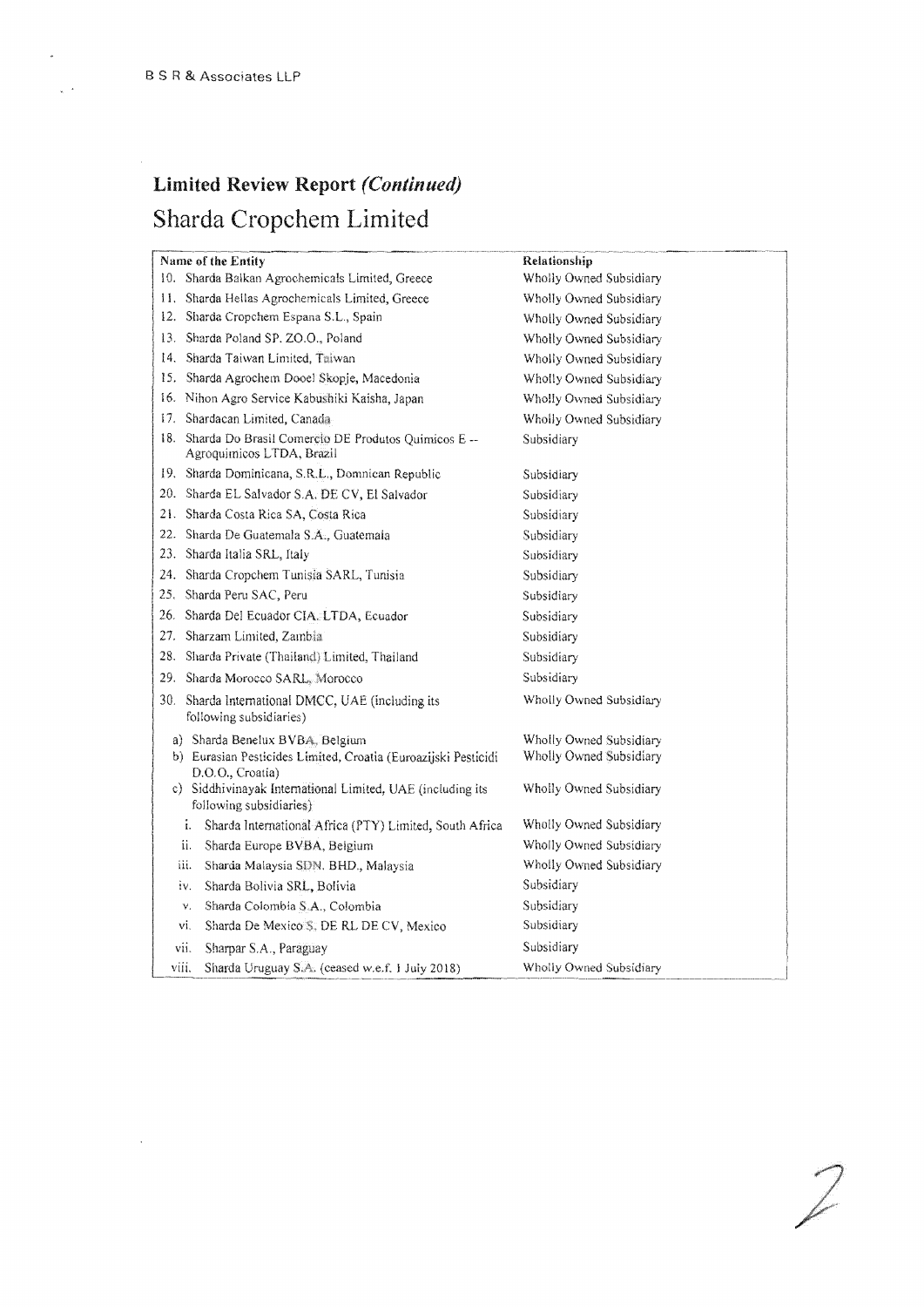# Limited Review Report (Continued) Sharda Cropchem Limited

We did not review the financial results and other financial information of six subsidiaries and one consolidated subsidiary (including eleven step-down subsidiaries) included in the Statement, whose unaudited financial results / information reflect total revenue of Rs 11,536 lakhs and Rs 27,909 lakhs for the quarter ended 30 September 2018 and period from 01 April 2018 to 30 September 2018 respectively and total assets of Rs 32,046 lakhs as at 30 September 2018. This unaudited financial results / information has been reviewed by other auditors whose reports have been furnished to us by the Management of the Company and our conclusion on the unaudited consolidated financial results, to the extent they have been derived from such unaudited financial results / information is based solely on the report of such other auditors. Our conclusion is not modified in respect of such matter.

Of the above, the financial results / information of the consolidated subsidiary (including eleven step down subsidiaries) which are located outside India have been prepared under the generally accepted accounting principles ('GAAP') applicable in those countries and which have been reviewed by the respective auditors under generally accepted auditing standards applicable in their respective countries. The Holding Company's management has converted these unaudited consolidated financial results / information of the consolidated subsidiary from accounting principles generally accepted in their country to Indian Accounting Standards ('IND AS') prescribed under Section 133 of the Companies Act,  $2013$ , read with relevant rules issued thereunder for the purpose of preparation of Company's unaudited consolidated financial results under IND AS. We have reviewed these conversion adjustments made by the Holding Company's management of the consolidated subsidiary. Our conclusion in so far as it relates to such consolidated subsidiary located outside India is based on the report of other auditor under the aforementioned GAAP in their country and the aforesaid conversion adjustments prepared by the Holding Company's management and reviewed by us.

The unaudited consolidated financial results include the financial information of twenty three subsidiaries which have not been reviewed by their auditors, whose unaudited financial information reflect total revenue of Rs Nil and Rs Nil for the quarter ended 30 September 2018 and period from 1 April 2018 to 30 September 20 18 respectively and total assets of Rs 40 lakhs as at 30 September 2018. The unaudited financial information of these subsidiaries have been furnished to us by the Management of the Company and our conclusion on the unaudited consolidated financial results, to the extent they have derived from such unaudited financial information in respect of these subsidiaries, is based solely on such management certified unaudited financial information. In our opinion and according to the information and explanations given to us by the Management, these unaudited financial information are not material to the Group. Our conclusion is not modified in respect of this matter.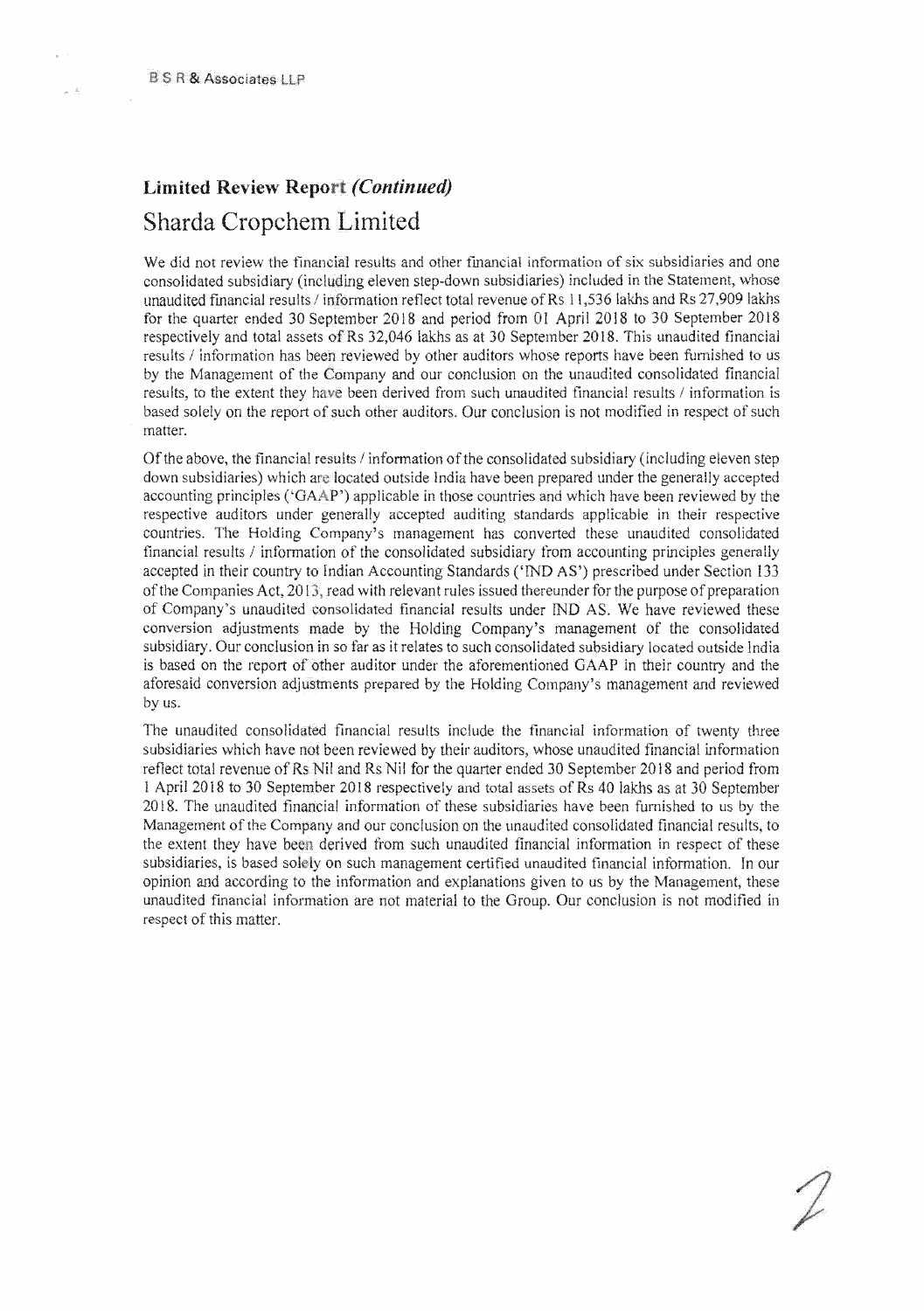## Limited Review Report *(Continued)*  Sharda Limited

2018 respectively). Attention is drawn to the fact that the figures for the corresponding quarter and six months ended 30 September 2017, for the year ended 31 March 2018 and for the quarter ended 30 June 2018 included in the Statement are based on the previously issued consolidated financial results or annual consolidated financial statements that were reviewed  $\ell$  audited by the predecessor auditors (vide their unmodified review / audit report dated 26 October 2017, 09 May 2018 and 30 July

Based on our review conducted as above, nothing has come to our attention that causes us to believe that the accompanying statement of unaudited consolidated financial results prepared in accordance with applicable accounting standards i.e. Ind AS prescribed under Section 133 of the Companies Act, 2013 and other recognised accounting practices and policies has not disclosed the information required to be disclosed in terms of Regulation 33 of the Listing Regulations including the manner in which it is to be disclosed, or that it contains any material misstatement.

## For B S R & Associates LLP

*Chartered Accountants*  Firm's Registration No: 116231W/W-100024

Farhad Bamji Mumbai *Partner*  31 October 2018 Membership No. 105234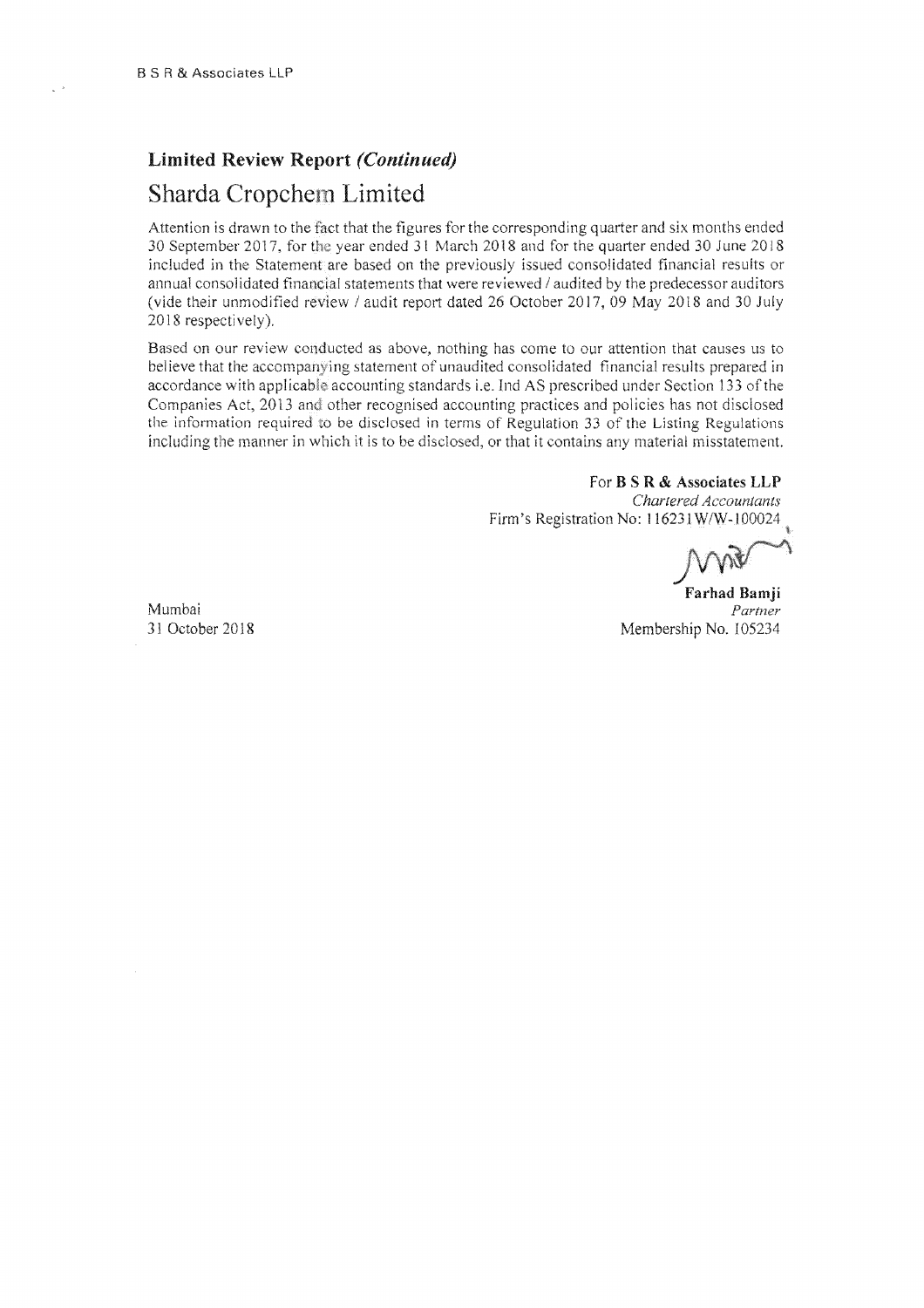|                     |                                                                                                                                                                                                                                                                                                                                                                                            |           |                                                                                           | Quarter entied                                                                              |                                                                                             | half your ended                                                                                |                                                                                                 | (INR In Lakha)<br>Year ended                                                                        |
|---------------------|--------------------------------------------------------------------------------------------------------------------------------------------------------------------------------------------------------------------------------------------------------------------------------------------------------------------------------------------------------------------------------------------|-----------|-------------------------------------------------------------------------------------------|---------------------------------------------------------------------------------------------|---------------------------------------------------------------------------------------------|------------------------------------------------------------------------------------------------|-------------------------------------------------------------------------------------------------|-----------------------------------------------------------------------------------------------------|
|                     | Particillura                                                                                                                                                                                                                                                                                                                                                                               |           | September 50,<br>2014<br><b>Libaucited</b>                                                | <b>Литие 30.</b><br>2018<br><b>Unaudited</b>                                                | <b>Beatumber 30</b><br>2017<br><b>Unaurillind</b>                                           | Equitamber 30,<br>2018<br><b>Ungelines</b>                                                     | Santamber 30<br>2017<br><b>Little usiling</b>                                                   | March 31.<br>2018<br>Audited                                                                        |
| 1                   | Income<br>(a) Revenue from operations<br>(b) Other income<br><b>Total Income</b>                                                                                                                                                                                                                                                                                                           |           | 30,974.38<br>1,822.59<br>32,796.97                                                        | 45,734.69<br>327 03<br>46,061.72                                                            | 27,816.17<br>144.82<br>27,960.99                                                            | 76,709.07<br>2,149.62<br>78,858.69                                                             | 61.927.77<br>1,628.36<br>63,556.13                                                              | 1,71,338.97<br>1,656.16<br>1,72,996.13                                                              |
| $\mathbf{z}$        | <b>Ехрепеев</b><br>(a) Cost of materials consumed<br>(b) Purchase of stock in trade<br>(c) Changes in inventories of finished goods and stock in trade<br>(d) Employee benefit expenses<br>(a) Financa costs<br>(f) Depreciation and amortisation expenses<br>(g) Other expenses<br><b>Total Expenses</b>                                                                                  |           | 9,624.60<br>7,542.78<br>4.210.20<br>781.67<br>416.40<br>1,968.26<br>5,343.66<br>29,887.57 | 15,799.52<br>12.592.30<br>3,074.01<br>819.10<br>360.47<br>1,835.05<br>6,321.78<br>40,802.23 | 8,127.77<br>11.051.01<br>(1, 238.48)<br>689.41<br>7.06<br>1.758.45<br>4,178.01<br>24,573.25 | 25,424.12<br>20.135.08<br>7.284.21<br>1.600.77<br>776.87<br>3,803.31<br>11,665.44<br>70,689.80 | 21.025.16<br>30.782.54<br>(10.782.32)<br>1,454.53<br>10.89<br>3,305.56<br>8,222.45<br>54,018.81 | 63.284.35<br>70.259.49<br>(19.169.36)<br>3,353.64<br>485.17<br>6,993.93<br>19,068.96<br>1,44,276.18 |
| з<br>$\overline{A}$ | Profit before tax<br>Tax expense<br>(a) Current tax<br>(b) Adjustment of tax relating to earlier years<br>(c) Deferred tax                                                                                                                                                                                                                                                                 | $(1-2)$   | 2.909.40<br>1.268.12<br>95.54<br>(73.69)                                                  | 5,259.49<br>1,621.45<br>85.14<br>129.81                                                     | 3,387.74<br>843.66<br>104.16                                                                | 8,168.89<br>2,669.57<br>160.66<br>56.12                                                        | 9.537.32<br>2.273.30<br>502.38                                                                  | 28.718.95<br>9.794.04<br>(152.40)                                                                   |
| 5<br>6              | <b>Total tax expense</b><br>Net Profit for the period / year<br>Other Comprehensive Income<br>A (i) items that will not be reclassified to profit or loss<br>(ii) Income tax relating to items that will not be reclassified to profit or loss<br>B (i) Items that will be reclassified to profit or loss<br>(ii) Income tax relating to items that will be reclassified to profit or loss | $(3 - 4)$ | 1,289.97<br>1,619.43<br>7.98<br>(0.07)<br>140.04                                          | 1,836.40<br>3,423.09<br>4.51<br>0.01<br>714.50                                              | 947.82<br>2,439.92<br>0.75<br>0.40<br>(176.75)                                              | 3,126.37<br>5,042.52<br>12.49<br>(0.06)<br>854.54                                              | 2,775.68<br>6,761.64<br>(10.05)<br>3.53<br>(211.42)                                             | 9,641.64<br>19,077.31<br>3.60<br>1.80<br>227.40                                                     |
| $\overline{7}$      | <b>Total Other Comprehensive Income</b><br>Total Comprehensive Income for the period / year                                                                                                                                                                                                                                                                                                | $(6+6)$   | 147.95<br>1,767.38                                                                        | 719.02<br>4.142.11                                                                          | (175.60)<br>2,264.32                                                                        | 866.97<br>5,909.49                                                                             | (217.94)<br>6,543.70                                                                            | 232.50<br>19,310.11                                                                                 |
| ð                   | Net Profit for the period / year<br>Attributable to<br>Equity holders of the parent<br>Non controlling interest                                                                                                                                                                                                                                                                            |           | 1,619.17<br>0.26                                                                          | 3,422.56<br>0.53                                                                            | 2,440.02<br>(0.10)                                                                          | 5,041.73<br>0.79                                                                               | 6,761.73<br>(0.09)                                                                              | 19,076.52<br>0.79                                                                                   |
| 9                   | Total Comprehensive income for the period / year<br>Attributable to<br>Equity holders of the parent.<br>Non controlling interest                                                                                                                                                                                                                                                           |           | 1,766.65<br>0.73                                                                          | 4,141,58<br>0.53                                                                            | 2,264.42<br>(0.10)                                                                          | 5,908.23<br>1.26                                                                               | 6,543.79<br>(0.09)                                                                              | 19.309.32<br>0.79                                                                                   |
|                     | 10 Paid-up equity share capital (Face value of the share Rs.10/- each)                                                                                                                                                                                                                                                                                                                     |           | 9,022.05                                                                                  | 9.022.05                                                                                    | 9,022.05                                                                                    | 9,022.05                                                                                       | 9,022.05                                                                                        | 9.022.05                                                                                            |
|                     | 11 Reserves & surplus (excluding revaluation reserves)                                                                                                                                                                                                                                                                                                                                     |           |                                                                                           |                                                                                             |                                                                                             |                                                                                                |                                                                                                 | 1.04.459.90                                                                                         |
|                     | 12 Earnings per share (not annualised)<br>Basic and diluted earning per share<br>(Face value per share Rs.10/- each)                                                                                                                                                                                                                                                                       |           | 1.79                                                                                      | 3.79                                                                                        | 2.70                                                                                        | 5.59                                                                                           | 7.49                                                                                            | 21.15                                                                                               |

SHARDA CROPCHEM LIMITED

The aforesaid unaudiled consolidated financial results were reviewed by the Audit Committee and approved by the Board of Directors at their meeting held on October 31, 2018. The statutory auditors have<br>out a limited review

One of the segments of the Group, viz "Agrochemicals", is seasonal in nature and is impacted by cropping pattern and weather conditions across the globe. Accordingly, quarterly figures are not representative<br>The other quar

3 Other income / other expenses include the following:

| 3 Other income / other expenses include the following:                                                                                                     |                       |                  |                       |                       |                       | (INR in Lakhs)    |
|------------------------------------------------------------------------------------------------------------------------------------------------------------|-----------------------|------------------|-----------------------|-----------------------|-----------------------|-------------------|
|                                                                                                                                                            |                       | Quarter ended    | Half year ended       | Year ended            |                       |                   |
| <b>Particulars</b>                                                                                                                                         | September 30.<br>2018 | June 30.<br>2018 | September 30.<br>2017 | September 30.<br>2018 | September 30.<br>2017 | March 31.<br>2018 |
| Foreign exchange (gain)/ loss included in other income                                                                                                     | (1,741.10)            |                  | 13.65                 | (1.741.10)            | (1.039.73)            | (849.38)          |
| Foreign exchange (gain)/ loss included in other expenses                                                                                                   |                       | 1,397.49         |                       | .397.49               |                       |                   |
| 4 Figures for the previous penod / year have been regrouped / rearranged, wherever considered necessary to conform to the current period's classification. |                       |                  |                       |                       |                       |                   |



ūΕ w. ÷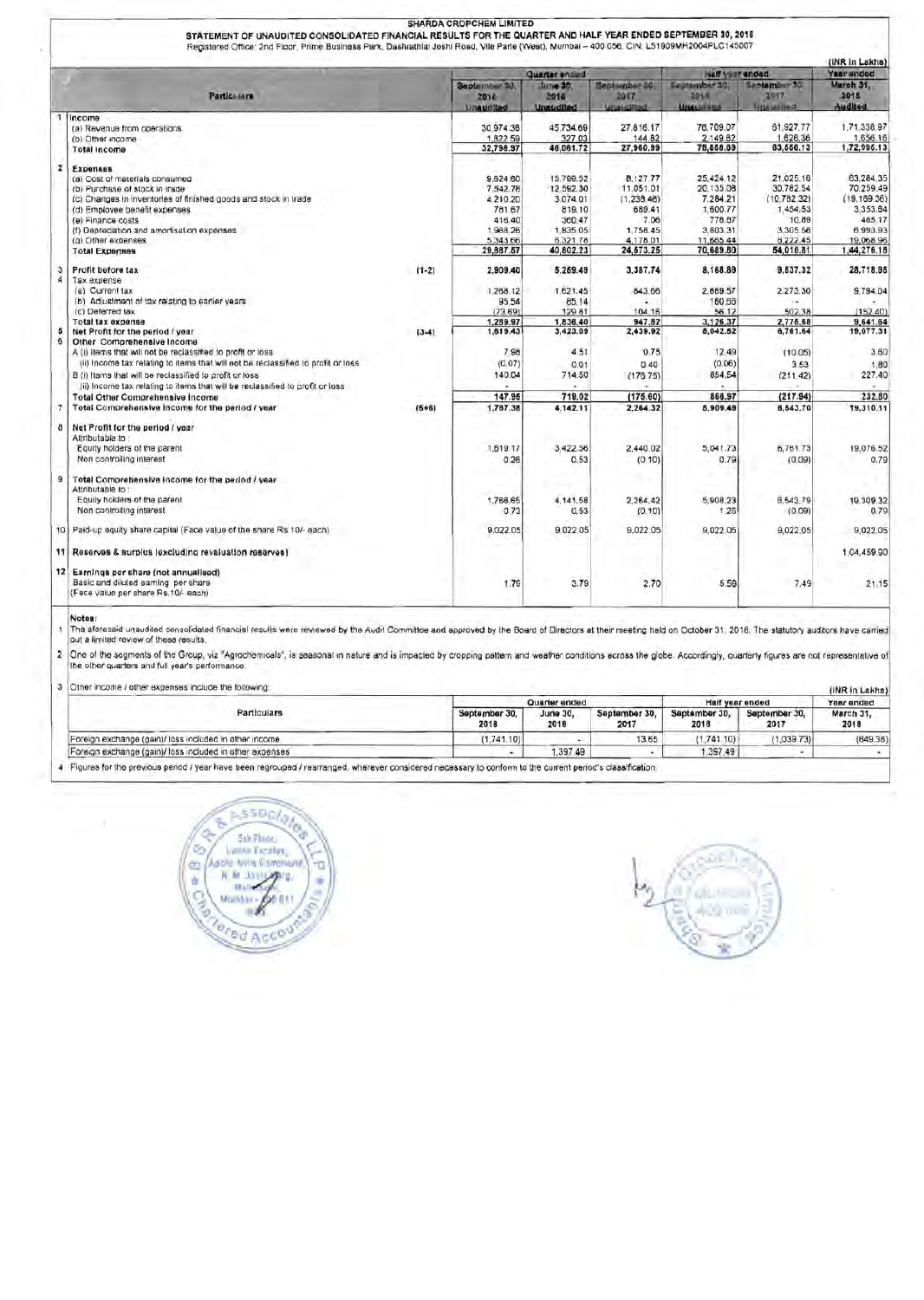# SHARDA CROPCHEM LIMITED<br>UNAUDITED CONSOLIDATED STATEMENT OF ASSETS AND LIABILITIES AS AT SEPTEMBER 30, 2018<br>Registered Office : 2nd Floor, Prime Business Park, Dashrathlal Joshi Road, Vile Parle (West), Mumbai – 400 056.<br>C

|                                                                                        |                                                 | (INR In Lakhs)<br>As at   |
|----------------------------------------------------------------------------------------|-------------------------------------------------|---------------------------|
| Particulars                                                                            | As at<br>September 30, 2018<br><b>Unaudited</b> | March 31, 2018<br>Audited |
| <b>ASSETS</b>                                                                          |                                                 |                           |
| Non-current assets                                                                     |                                                 |                           |
| Property, plant and equipment                                                          | 1,476.81                                        | 1,068.10                  |
| Goodwill                                                                               | 42.18                                           | 39.67                     |
| Other intangible assets                                                                | 22.510.53                                       | 21,521.71                 |
| Intangible assets under development                                                    | 36,616.83                                       | 35,994.94                 |
| Financial assets                                                                       |                                                 |                           |
| Other financial assets                                                                 |                                                 | 0.15                      |
| Deferred tax asset (net)                                                               | 768.33                                          | 732.01                    |
| Non current tax assets (net)                                                           | 2,358.73                                        | 4.002.75                  |
| Other non-current assets                                                               | 1,889.85                                        | 2,930.23                  |
| Total non-current assets                                                               | 65,663.26                                       | 66,289.56                 |
|                                                                                        |                                                 |                           |
| <b>Current assets</b>                                                                  |                                                 |                           |
| Inventories                                                                            | 35,953.74                                       | 53,038.36                 |
| Financial assets                                                                       |                                                 |                           |
| Investments                                                                            | 359.11                                          | 2,206.94                  |
| Trade receivables                                                                      | 62,932.86                                       | 89,193.04                 |
| Cash and cash equivalents                                                              | 2,592.25                                        | 6,125.13                  |
| Bank balances other than cash and cash equivalents                                     | 3,797.88                                        | 3,929.16                  |
|                                                                                        |                                                 |                           |
| Loans                                                                                  | 0.13                                            |                           |
| Other financial assets                                                                 | 21.11                                           |                           |
| Other current assets                                                                   | 1,676.07                                        | 1,839.14                  |
| <b>Total current assets</b>                                                            | 1.07,333.15                                     | 1,56,331.77               |
| TOTAL ASSETS                                                                           | 1,72,996.41                                     | 2,22,621.33               |
| <b>EQUITY AND LIABILITIES</b>                                                          |                                                 |                           |
| Equity                                                                                 |                                                 |                           |
| Equity share capital                                                                   | 9,022.05                                        | 9,022.05                  |
| Other equity                                                                           | 1,08,564.21                                     | 1,04,459.90               |
| Equity attributable to equity holders of the Company                                   | 1,17,586.26                                     | 1,13,481.95               |
| Non-controlling interests                                                              | 25.34                                           | 24.01                     |
| <b>Total equity</b>                                                                    | 1,17,611.60                                     | 1,13,505.96               |
|                                                                                        |                                                 |                           |
| Non-current liabilities                                                                |                                                 |                           |
| Financial liabilities                                                                  |                                                 |                           |
| Borrowings                                                                             | 6.33                                            | 9.26                      |
| Trade payables                                                                         |                                                 |                           |
| Total Outstanding Dues of Micro Enterprises and Small Enterprises                      |                                                 |                           |
| Total Outstanding Dues of Creditors other than Micro Enterprises and Small Enterprises | 313.31                                          | 301.43                    |
| Other financial liabilities                                                            | 33.64                                           | 32.18                     |
| Provisions                                                                             | 204.06                                          | 205.97                    |
| Deferred tax liability (net)                                                           | 8,420.81                                        | 8,312.63                  |
| Total non-current liabilities                                                          | 8,978.15                                        | 8,861.47                  |
| <b>Current liabilities</b>                                                             |                                                 |                           |
| Financial liabilities                                                                  |                                                 |                           |
|                                                                                        |                                                 |                           |
| Borrowings                                                                             | 4,000.10                                        | 16,959.81                 |
| Trade payables                                                                         |                                                 |                           |
| Total Outstanding Dues of Micro Enterprises and Small Enterprises                      |                                                 |                           |
| Total Outstanding Dues of Creditors other than Micro Enterprises and Small Enterprises | 23,853.13                                       | 63,381.78                 |
| Other financial liabilities                                                            | 10,672.42                                       | 10,615.58                 |
| Other current liabilities                                                              | 7.253.53                                        | 6,832.93                  |
| Provisions                                                                             | 392.30                                          | 60.88                     |
| Current tax liabilities (net)                                                          | 235.18                                          | 2,402.92                  |
| <b>Total current liabilities</b>                                                       | 46,406.66                                       | 1,00,253.90               |
|                                                                                        |                                                 |                           |
| TOTAL EQUITY AND LIABILITIES                                                           | 1,72,996.41                                     | 2,22,621.33               |



**TIMOUS** La Oil Exercit. 吅 ALC: ŵ tare 05 **India Bred Accon**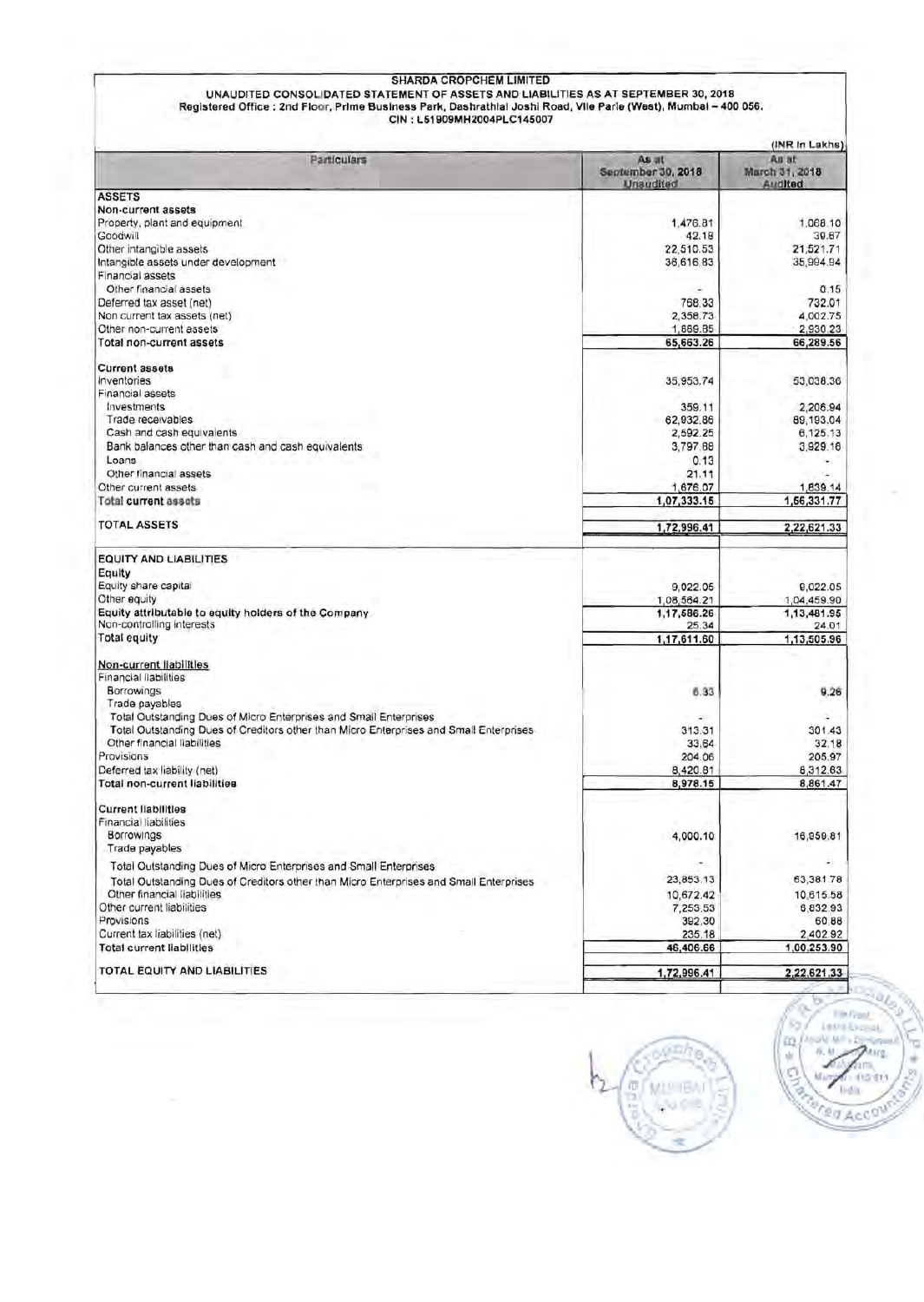## **SHARDA CROPCHEM LIMITED**

|              |                                                                                              |                                                 |                                                 |                                                |                                                 |                                                                | (INR in Lakhs)                                  |
|--------------|----------------------------------------------------------------------------------------------|-------------------------------------------------|-------------------------------------------------|------------------------------------------------|-------------------------------------------------|----------------------------------------------------------------|-------------------------------------------------|
|              |                                                                                              |                                                 | Quarter Ended                                   |                                                |                                                 | <b>Half year ended</b>                                         | Year anded                                      |
|              | Particulars                                                                                  | September 30,<br>2018<br>Unaudited              | Juna 30,<br>2018<br><b>Unauditied</b>           | September 30.<br>2017<br><b>Unaudited</b>      | September 30<br>2010<br><b>Unaudited</b>        | Sabtamber 30<br><b>3017</b><br><b><i><u>Lineudited</u></i></b> | March 31<br>2018<br>Audited                     |
|              | Segment Revenue                                                                              |                                                 |                                                 |                                                |                                                 |                                                                |                                                 |
|              | (a) Agrochemicals<br>(b) Beits<br>(c) Other                                                  | 23,862.89<br>7.031.27<br>80.22                  | 37,924.65<br>7,657.96<br>152.08                 | 22,679.30<br>5,116.04<br>20.83                 | 61,787.54<br>14,689.23<br>232.30                | 51,902.89<br>9.904.28<br>120.60                                | 1,48,809.79<br>22,235.59<br>293.59              |
|              | Net sales / revenue from operations                                                          | 30,974.38                                       | 45,734.69                                       | 27,816.17                                      | 76,709.07                                       | 61,927.77                                                      | 1,71,338.97                                     |
| $\mathbf{z}$ | <b>Segment Results</b><br>(a) Agrochemicals<br>(b) Belts                                     | 2,276.90<br>991.92                              | 4,555.22<br>879.23                              | 2,472.79<br>844.43                             | 5,832.12<br>1,871.15                            | 7,475.55<br>1,589.91                                           | 25,421.08<br>3,558.39                           |
|              | (c) Other                                                                                    | 7.64                                            | 18.30                                           | 3.44                                           | 25.94                                           | 16.21                                                          | 60.61                                           |
|              | Total                                                                                        | 3,276.46                                        | 6,452.75                                        | 3,320.66                                       | 8,729.21                                        | 9,081.67                                                       | 29,040.08                                       |
|              | Less: (i) Finance cost<br>(ii) Unallocable expenditure<br>(iii) Unallocable Income           | (416.40)<br>(37.97)<br>87.31                    | (360.47)<br>(43.21)<br>210.42                   | (7.06)<br>(47.16)<br>121.30                    | (776.87)<br>(81.18)<br>297.73                   | (10.89)<br>(74.83)<br>541.37                                   | (456.47)<br>(374.32)<br>509.66                  |
|              | Profit before Tax                                                                            | 2,909.40                                        | 5,259.49                                        | 3,387.74                                       | 8,168.89                                        | 9,537.32                                                       | 28,718.95                                       |
| 3            | <b>Segment Assets</b><br>(a) Agrochemicals<br>(b) Belts<br>(c) Other<br>(d) Unallocated      | 1,49,654.89<br>11,036.55<br>230.68<br>12,074.29 | 1,74,629.59<br>11,633.00<br>283.57<br>12,360.70 | 1,31,840.07<br>7,673.02<br>122.28<br>20,206.80 | 1,49,854.89<br>11,036.55<br>230.68<br>12,074.29 | 1,31,840.07<br>7,673.02<br>122.28<br>20,206.80                 | 1,93,712.06<br>10,113.78<br>174.60<br>18,620.69 |
|              | Total                                                                                        | 1,72,996.41                                     | 1,98,906.86                                     | 1,59,842.17                                    | 1,72,996.41                                     | 1,59,842.17                                                    | 2.22.621.33                                     |
| 4            | <b>Segment Liabilities</b><br>(a) Agrochemicals<br>(b) Belts<br>(c) Other<br>(d) Unallocated | 36.013.89<br>3,216.62<br>73.33<br>16,080.97     | 49,985.33<br>2,632.36<br>130.30<br>28,510.72    | 45,880.64<br>2,130.22<br>4.11<br>9,297.78      | 36,013.89<br>3,216.62<br>73.33<br>16,080.97     | 45,880.64<br>2.130.22<br>4.11<br>9,297.78                      | 80,010.30<br>3,933.56<br>55.20<br>25,116.31     |
|              | Total                                                                                        | 55,384.81                                       | 81,258.71                                       | 57,312.75                                      | 55,384.81                                       | 57,312.75                                                      | 1,09,115.37                                     |

Note:

.<br>The activities of the Group are divided into three business segments viz. Agrochemicals, Belts and Others (representing Dyes & Dye Intermediates and<br>General Chemicals). These segments form the basis for management contro

Based on the "management approach" as defined in Ind AS 108 - 'Operating Segments' the Chief Operating Decision Maker evaluates the Group's performance and allocates resources based on an analysis of various performance indicators by business segments and segment information is presented accordingly.

For Sharda Cropchem Limited

Сă Westwar ١J

R. V. Bubna Place Mumbai (Chainman & Managing Director)





Date : October 31, 2018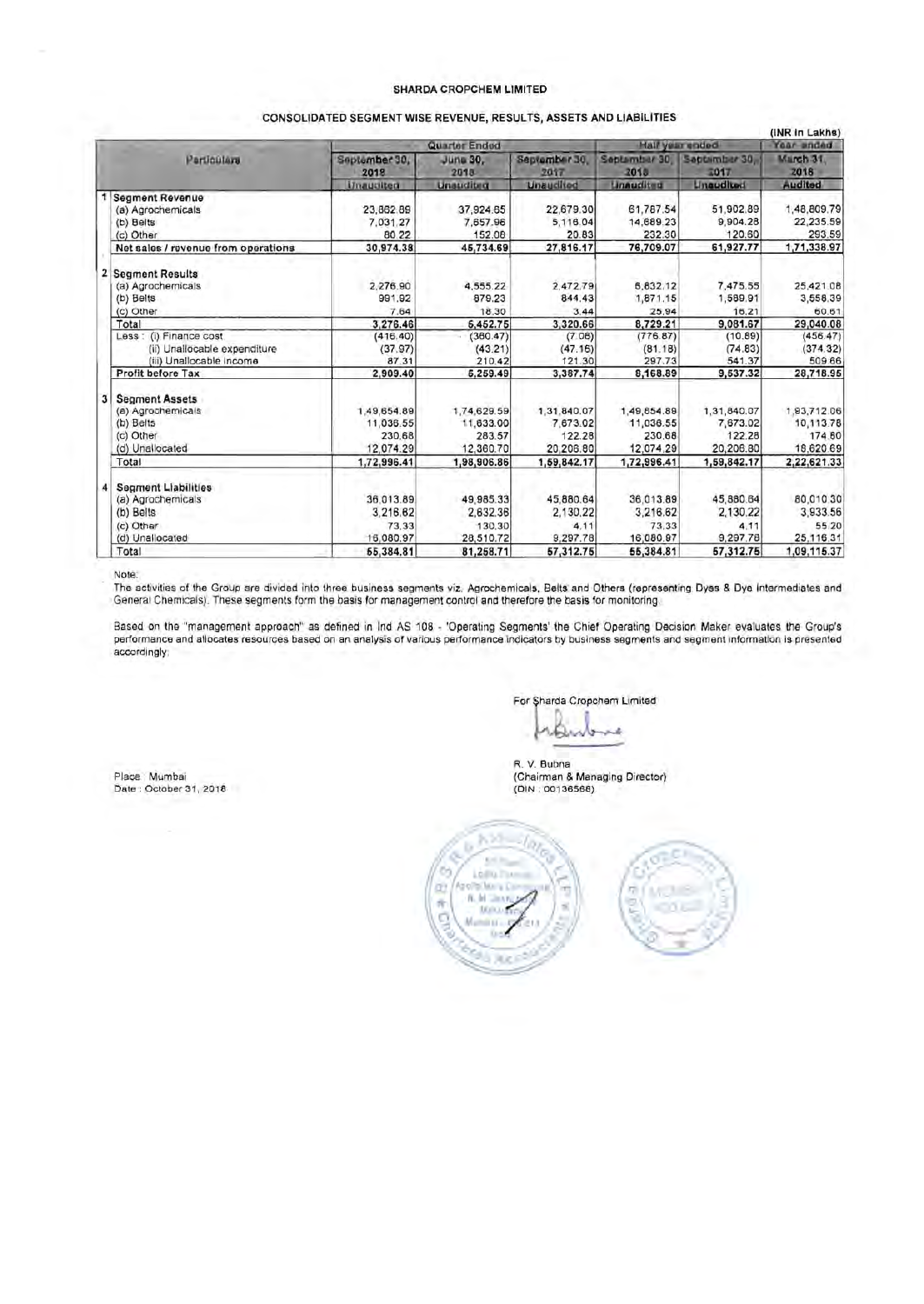# B S R **& Associates LLP**

**Chartered Accountants** 

Apollo Mills Compound N. M. Joshi Marg, Mahalaxmi Mumbai - 400 011 India

Telephone +91 (22) 4345 5300<br>Anglie Mille Compound<br>Fax +91 (22) 4345 5399

**Limited Review Report on Unaudited Quarterly and Year to date Standalone Financial Results of Sharda Cropchem Limited pursuant to the Regulation 33 of the SEBI (Listing Obligations and Disclosure Requirements) Regulations, 2015** 

# **To the Board of Directors of Sharda Cropchem Limited**

We have reviewed the accompanying statement of unaudited standalone financial results ('the Statement') of Sharda Cropchem Limited for the quarter ended 30 September 2018 and the yearto-date results for the period from 01 April 2018 to 30 September 2018 attached herewith, being submitted by the company pursuant to the requirements of Regulation 33 of the SEBI (Listing Obligations and Disclosure Requirements) Regulations, 2015 ('Listing Regulations').

This statement is the responsibility of the Company's Management and has been approved by the Board of Directors. Our responsibility is to issue a report on these financial results based on our review.

We conducted our review in accordance with the Standard on Review Engagement (SRE) 2410, Review of Interim Financial Information Performed by the Independent Auditor of the Entity specified under section 143( 10) of the Companies Act, 2013. This standard requires that we plan and perform the review to obtain moderate assurance as to whether the financial results are free of material misstatement. A review is limited primarily to inquiries of company personnel and analytical procedures applied to financial data and thus provides less assurance than an audit. We have not performed an audit and accordingly, we do not express an audit opinion.

Attention is drawn to the fact that the figures for the corresponding quarter and six months ended 30 September 2017, for the year ended 31 March 20 18 and for the quarter ended 30 June 2018 included in the statement are based on the previously issued standalone financial results or annual standalone financial statements that were reviewed/audited by the predecessor auditors (vide their unmodified review/ audit report dated 26 October 2017,09 May 2018 and 30 July 2018 respectively).

Based on our review conducted as above, nothing has come to our attention that causes us to believe that the accompanying statement prepared in accordance with applicable accounting standards i.e. Ind AS prescribed under Section 133 of the Companies Act, 2013 and other recognised accounting practices and policies has not disclosed the information required to be disclosed in terms of Regulation 33 of the Listing Regulations including the manner in which it is to be disclosed, or that it contains any material misstatement.

> For B S R & Associates **LLP**  *Chartered Accountants*  Finn's Registration No: 116231 W/W-I 00024

**Farhad Bamji**  Mumbai *Partner*  31 October 2018 Membership No. 105234

B S R & Associates (a partnership firm with **Registered Office** <br>Registration No. BA69226) converted into 5th Figor, Logha Excalus, Registration No. BA69226) converted into 5th Floor, Lodha Excelus,<br>R.S.R.& Associates LLP Ia Limited Liability, Apollo Mills Compound R S R **& Associates. LLP 1ft lim ited Liabilitv.** Anollo Mills Compound Pannarship with LLP Registration No. AAB-81 S21 N. M. Joshi Marg, Mahalaxmi Barnership with LLP Registration No. AAB-81821 N. M. Joshi Marg, Mahalaxmi<br>with effect from October 14, 2013 Municipal - 400 UNI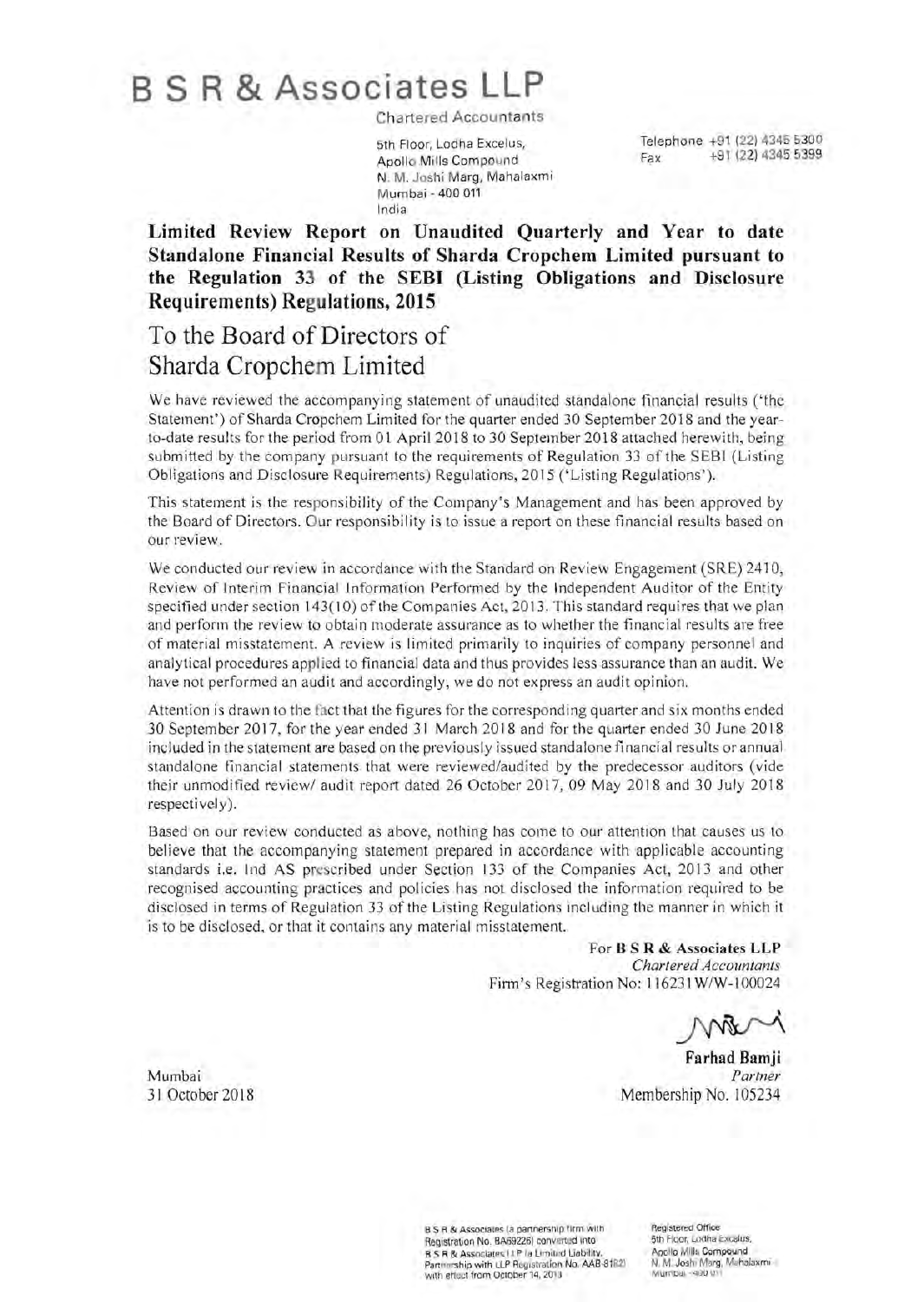|                         |                                                                                                                                                                                                                                                                                                         |         |                                                                                           | Quarter unded                                                                              |                                                                                         | Half year ended                                                                              |                                                                                                 | (INR In Lakhs)<br>Year ended                                                                         |
|-------------------------|---------------------------------------------------------------------------------------------------------------------------------------------------------------------------------------------------------------------------------------------------------------------------------------------------------|---------|-------------------------------------------------------------------------------------------|--------------------------------------------------------------------------------------------|-----------------------------------------------------------------------------------------|----------------------------------------------------------------------------------------------|-------------------------------------------------------------------------------------------------|------------------------------------------------------------------------------------------------------|
|                         | <b>Particulars</b>                                                                                                                                                                                                                                                                                      |         | Берфиловг 2/1<br>2010<br>Linuuxiled                                                       | <b>June 30,</b><br>2015<br>Unaudited                                                       | September 30,<br>2017<br>Unaudited                                                      | September 30,<br>2018<br>Unaudited                                                           | September 30,<br>2017<br>Unaudited                                                              | March 21.<br>2018<br>Audited:                                                                        |
|                         | Income<br>(a) Revenue from operations<br>(b) Other income                                                                                                                                                                                                                                               |         | 22,341.98<br>3,869.73                                                                     | 36.540.44<br>197.23                                                                        | 22.156.81<br>99.82                                                                      | 58.882.42<br>4,066.96                                                                        | 49.456.29<br>1,288.40                                                                           | 147,680.41<br>3,335.83                                                                               |
|                         | <b>Total income</b>                                                                                                                                                                                                                                                                                     |         | 26,211.71                                                                                 | 36,737.67                                                                                  | 22,256.63                                                                               | 62,949.38                                                                                    | 50,744.69                                                                                       | 151.016.24                                                                                           |
| $\overline{\mathbf{z}}$ | <b>Expenses</b><br>(a) Cost of materials consumed<br>(b) Purchase of stock in trade<br>(c) Changes in inventories of finished goods & stock in trade<br>(d) Employee benefits expense<br>(e) Finance costs<br>(f) Depreciation and amortisation expense<br>(g) Other expenses.<br><b>Total Expenses</b> |         | 9,624.60<br>1,574.40<br>4,005.31<br>604.40<br>416.21<br>1,961.49<br>4,498.15<br>22,684.56 | 15,799.52<br>5,728.97<br>2,821.38<br>605.64<br>360.29<br>1,832.33<br>5,080.66<br>32,228.79 | 8,127.77<br>6,952.09<br>(733.65)<br>500.78<br>6.79<br>1,755.00<br>3,514.36<br>20,123.14 | 25,424.12<br>7,303.37<br>6,826.69<br>1,210.04<br>776.50<br>3,793.82<br>9,578.81<br>54,913.35 | 21,025.16<br>22,182.58<br>(10, 700.96)<br>1.059.88<br>8.00<br>3,298.56<br>6,800.74<br>43,673.96 | 63,284,35<br>50,570.91<br>(18, 277, 11)<br>2,611.01<br>481.62<br>6.979.72<br>16,343.92<br>121,994.42 |
| з<br>A                  | Profit before tax<br>Tax expense<br>(a) Current tax                                                                                                                                                                                                                                                     | $(1-2)$ | 3,527.15<br>1,176.41                                                                      | 4,508.88<br>1,547.00                                                                       | 2,133.49<br>842.56                                                                      | 8,036.03<br>2.723.41                                                                         | 7,070.73<br>2,270.41                                                                            | 29,021.82<br>9,710.24                                                                                |
|                         | (b) Adjustment for tax relating to eartier years<br>(c) Deferred tax                                                                                                                                                                                                                                    |         | 95.54<br>(4.34)                                                                           | 85 14<br>72.59                                                                             | (138.19)                                                                                | 180.68<br>68.25                                                                              | 36.76                                                                                           | (27.14)                                                                                              |
|                         | Total tax expense                                                                                                                                                                                                                                                                                       |         | 1,267.61                                                                                  | 1,704.73                                                                                   | 704.37                                                                                  | 2,972.34                                                                                     | 2,307.17                                                                                        | 9,683.10                                                                                             |
| 5<br>6                  | Net Profit for the period / year<br>Other Comprehensive income                                                                                                                                                                                                                                          | $(3-4)$ | 2.259.54                                                                                  | 2,804.15                                                                                   | 1.429.12                                                                                | 5,063.69                                                                                     | 4,763.56                                                                                        | 19,338.72                                                                                            |
|                         | i) Items that will not be reclassified to profit or loss<br>ii) Income tax relating to items that will not be reclassified to profit or<br>loss                                                                                                                                                         |         | 7.14<br>(0.07)                                                                            | (0.41)<br>0.01                                                                             | (1.17)<br>0.40                                                                          | 6,73<br>(0.06)                                                                               | (10.83)<br>3.53                                                                                 | (5.39)<br>1.80                                                                                       |
|                         | <b>Total Other Comprehensive Income</b>                                                                                                                                                                                                                                                                 |         | 7.07                                                                                      | (0.40)                                                                                     | (0.77)                                                                                  | 6.67                                                                                         | (7.30)                                                                                          | (3.59)                                                                                               |
| $\overline{7}$          | Total Comprehensive Income for the period / year                                                                                                                                                                                                                                                        | $(5+6)$ | 2,266.61                                                                                  | 2,803.75                                                                                   | 1,428.35                                                                                | 5,070.36                                                                                     | 4,756.26                                                                                        | 19,335.13                                                                                            |
| 8                       | Paid-up equity share capital (Face value per share Rs.10/- each)                                                                                                                                                                                                                                        |         | 9,022.05                                                                                  | 9,022.05                                                                                   | 9,022.05                                                                                | 9,022.05                                                                                     | 9,022.05                                                                                        | 9,022.05                                                                                             |
| õ                       | Reserves and surplus (excluding revaluation reserves)                                                                                                                                                                                                                                                   |         |                                                                                           |                                                                                            |                                                                                         |                                                                                              |                                                                                                 | 97,492.22                                                                                            |
|                         | 10 Earnings per share (not annualised)<br>Basic and diluted earning per share<br>(Face value per Share Rs.10/- each)                                                                                                                                                                                    |         | 2.50                                                                                      | 3.11                                                                                       | 1.58                                                                                    | 5.61                                                                                         | 5.28                                                                                            | 21.43                                                                                                |

The aforesaid unaudited standalone financial results were reviewed by the Audit Committee and approved by the Board of Directors at their meeting held on October 31, 2018. The statutory auditors 4 have carried out a limited review of these results.

 $\dot{\mathbf{z}}$ |One of the segments of the Company, viz. "Agrochemicals" is seasonal in nature and is impacted by cropping pattern and weather conditions across the globe. Accordingly, quarterly figures are not<br>|representative of the oth

| 3 Other income/ other expenses include the following:                                 |                       |                      |                       |                      |                       |                   |  |  |
|---------------------------------------------------------------------------------------|-----------------------|----------------------|-----------------------|----------------------|-----------------------|-------------------|--|--|
|                                                                                       |                       | Quarter Ended        |                       | Half u<br>ar anded   | Year ended            |                   |  |  |
| <b>Particulars</b>                                                                    | September 10.<br>2018 | $J$ urte 30.<br>2018 | September 10.<br>2017 | Saptamber 30<br>2018 | September 30.<br>2017 | March 31.<br>2018 |  |  |
| Dividend from subsidiary included in other income                                     | 2,106.02              |                      |                       | 2.106.02             |                       | 1,950:45          |  |  |
| Foreign exchange (gain) / loss included in other income                               | 1,705.82              |                      | 8.29                  | (1.705.82)           | (944.47)              | (860.50)          |  |  |
| Foreign exchange (gain) / loss included in other expenses                             |                       | 969.70               |                       | 969.70               |                       |                   |  |  |
| Impairment/Provision on loan in wholly owned subsidiary included in other<br>expenses |                       |                      | 230.00                |                      | 230.00                | 510.00            |  |  |

4 Figures for the previous period / year have been regrouped / rearranged, wherever considered necessary to conform to the current period's classification.



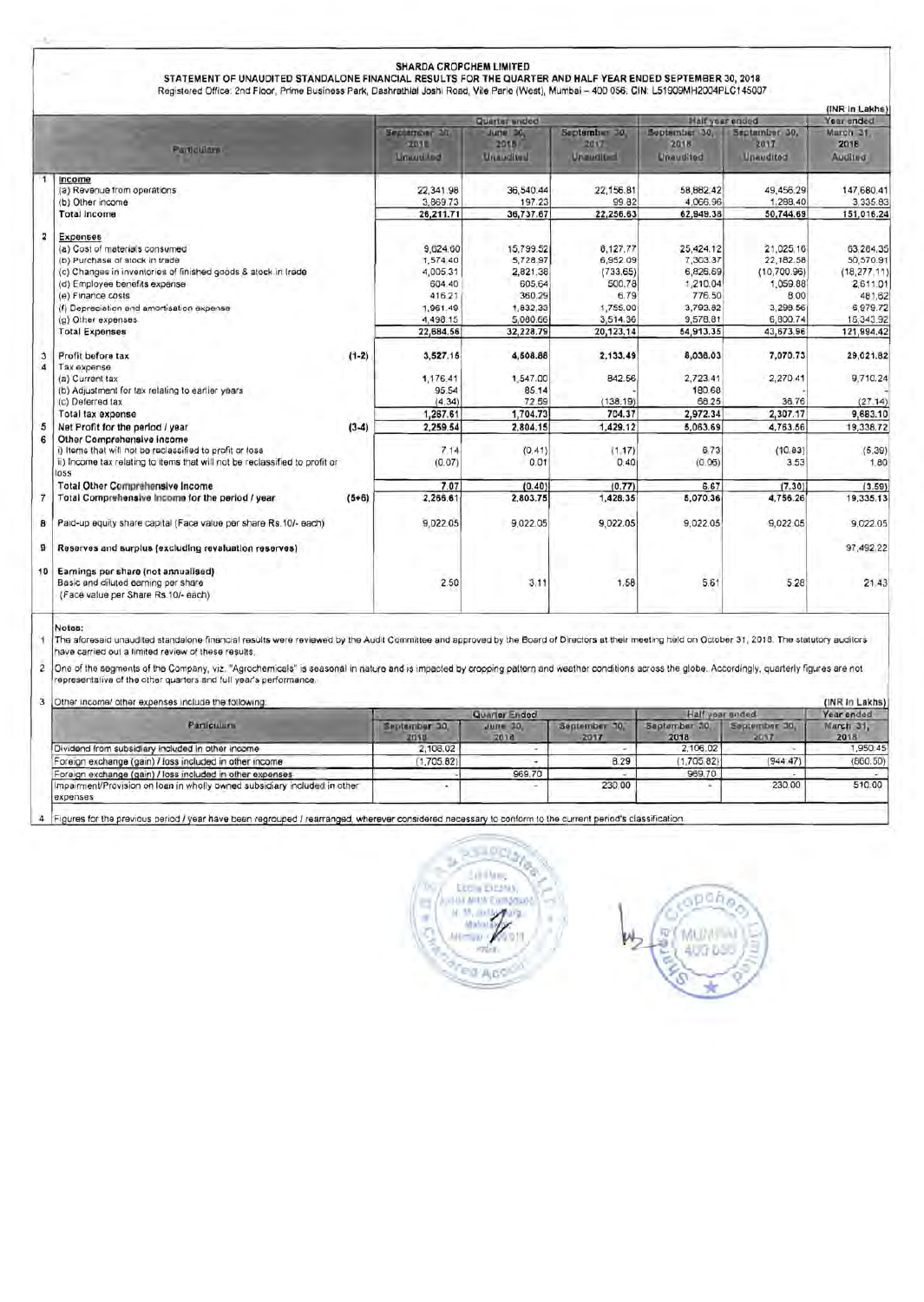### SHARDA CROPCHEM LIMITED

UNAUDITED STANDALONE STATEMENT OF ASSETS AND LIABILITIES AS AT SEPTEMBER 30, 2018 Registered Office: 2nd Floor, Prime Business Park, Dashrathlal Joshi Road, Vile Parle (West), Mumbal- 400 056. CIN: L51909MH2004PLC145007

|                                                                                        |                                          | (INR in Lakhs)                     |
|----------------------------------------------------------------------------------------|------------------------------------------|------------------------------------|
| Particulars                                                                            | As at<br>September 30, 2018<br>Unaudited | As at<br>March 31, 2018<br>Audited |
| <b>ASSETS</b>                                                                          |                                          |                                    |
| Non-current assets                                                                     |                                          |                                    |
| Property, plant and equipment                                                          | 1,448.99                                 | 1,037.30                           |
| Intangible assets                                                                      | 22,510.49                                | 21,521.65                          |
| Intangible assets under development                                                    | 36,616.83                                | 35,994.94                          |
| Financial assets                                                                       |                                          |                                    |
| Investments                                                                            | 175.38                                   | 169.40                             |
| Loans                                                                                  | 499.35                                   | 615.50                             |
| Non current tax assets (net)                                                           | 2,271.02                                 | 3,934.59                           |
| Other non-current assets                                                               | 1,473.46                                 | 2,607.28                           |
| Total non-current assets                                                               | 64,995.52                                | 65,880.66                          |
| <b>Current assets</b>                                                                  |                                          |                                    |
| Inventories                                                                            |                                          |                                    |
| Financial assets                                                                       | 32,304.11                                | 48,931.21                          |
|                                                                                        |                                          |                                    |
| investments                                                                            | 359.11                                   | 2,206.94                           |
| Trade receivables                                                                      | 54,635.40                                | 83,014.88                          |
| Cash and cash equivalents                                                              | 796.40                                   | 2,878.36                           |
| Bank balance other than cash and cash equivalents                                      | 3.368.36                                 | 3,762.97                           |
| Loans                                                                                  | 0.13                                     |                                    |
| Other current assets                                                                   | 774.83                                   | 793.42                             |
| <b>Total current assets</b>                                                            | 92,238.34                                | 141,587.78                         |
| <b>TOTAL ASSETS</b>                                                                    | 157,233.86                               | 207,468.44                         |
| <b>EQUITY AND LIABILITIES</b>                                                          |                                          |                                    |
| Equity                                                                                 |                                          |                                    |
| Equity share capital                                                                   | 9,022.05                                 | 9,022.05                           |
| Other equity                                                                           | 100,758.17                               | 97,492.22                          |
| <b>Total equity</b>                                                                    | 109,780.22                               | 106,514.27                         |
| Non-current liabilities                                                                |                                          |                                    |
| Financial liabilities                                                                  |                                          |                                    |
| Trade payables                                                                         |                                          |                                    |
| Total Outstanding Dues of Micro Enterprises and Small Enterprises                      |                                          |                                    |
| Total Outstanding Dues of Creditors other than Micro Enterprises and Small Enterprises | 313.31                                   | 301.43                             |
| Other financial liabilities                                                            | 33.64                                    | 32.18                              |
| Provisions                                                                             | 191.20                                   | 185.41                             |
|                                                                                        | 6,772.55                                 |                                    |
| Deferred tax liability (net)<br><b>Total non-current liabilties</b>                    | 7,310.70                                 | 6,704.24<br>7,223.26               |
|                                                                                        |                                          |                                    |
| <b>Current liabilities</b>                                                             |                                          |                                    |
| <b>Financial liabilities</b>                                                           |                                          |                                    |
| Borrowings                                                                             | 4,000.00                                 | 16,954.97                          |
| Trade payables                                                                         |                                          |                                    |
| Total Outstanding Dues of Micro Enterprises and Small Enterprises                      |                                          |                                    |
| Total Outstanding Dues of Creditors other than Micro Enterprises and Small Enterprises | 20,140.79                                | 58,409.23                          |
| Other financial liabilities                                                            | 10,550.04                                | 10,431.16                          |
| Other current liabilities                                                              | 5,376.61                                 | 5,552.24                           |
| Provisions                                                                             | 75.50                                    | 57.52                              |
| Current tax liabilities(net)                                                           |                                          | 2,325.79                           |
| <b>Total current liabilities</b>                                                       | 40,142.94                                | 93,730.91                          |
| TOTAL EQUITY AND LIABILTIES                                                            | 157,233,86                               | 207,468.44                         |
|                                                                                        |                                          |                                    |